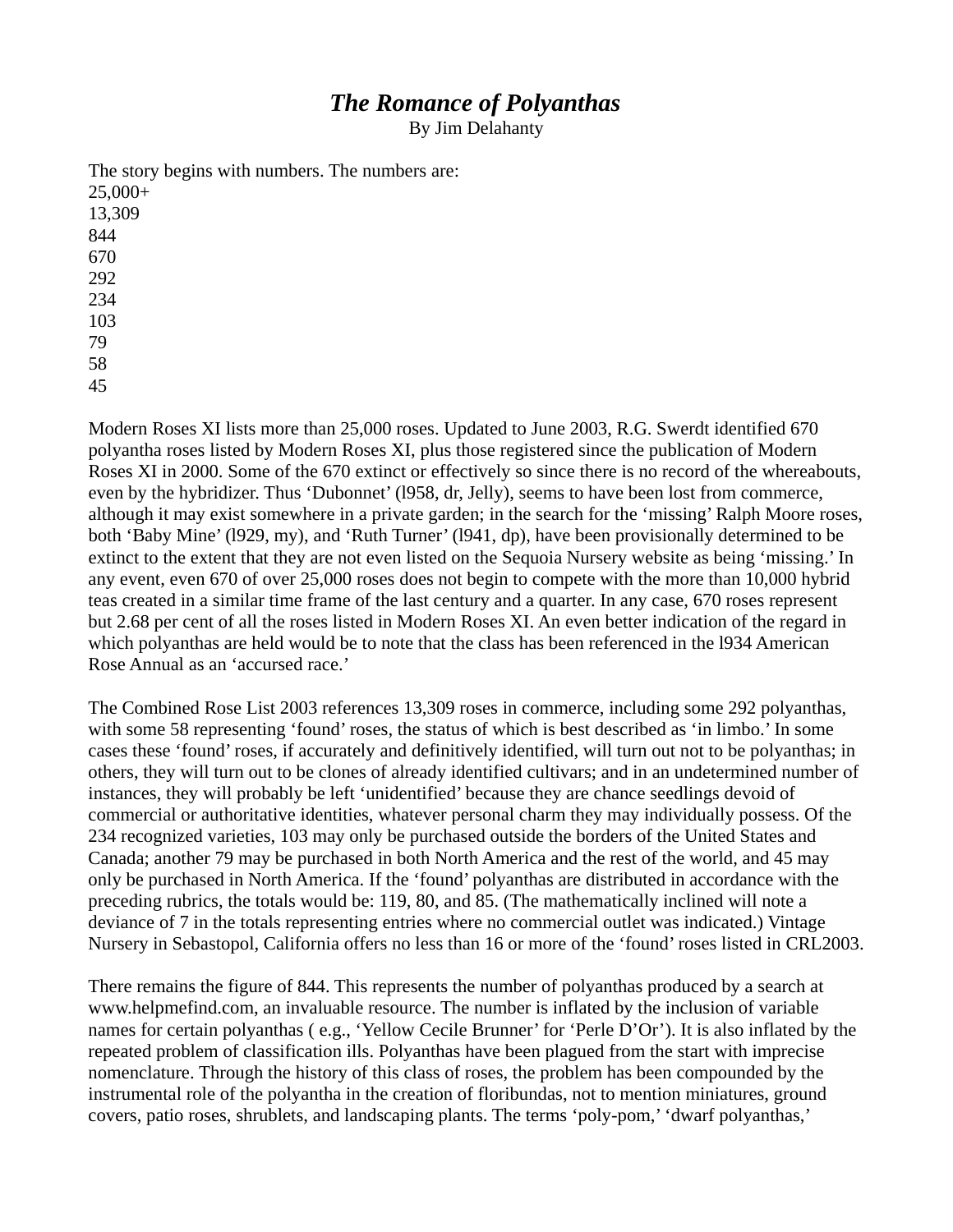'polypompom,' and 'hybrid polyanthas' have also been used to describe polyanthas. Unfortunately, all of these terms are still in use today in one venue or another.

Briefly, classifiers have made use of the notion of a true polyantha to refer to the early creations of crosses between R. multiflora and roses possessed of china rose remontancy which produced short, compact floriferous bushes with continuous blooms of clusters suitable for masses of plantings, edging, front of the border plants and hedges with the added bonus of hardiness. These characteristics were muted as more and more crosses were made with tea roses, ramblers, climbers, foetida, and other china roses. These characteristics disappeared as crosses between the original polyanthas and hybrid teas produced larger bushes, with larger clusters, greater color definition and more resemblance to the hybrid teas rather than the polyantha heritage. To differentiate these roses from the earlier ones the rose authorities coined the term 'hybrid polyanthas;' and though a more unuseful and uneuphonious term could not have been created, it sufficed for a couple of decades until Dr. Nicholas of Jackson and Perkins resuscitated the term 'floribunda' for the polyantha /hybrid tea crosses. From its original coinage in the mid l930's to the conversion of all the labels in the pictures in the l952 American Rose Annual, the debate as to the appropriate use of terms raged; needless to say, the more marketable term won. Roy Shepherd in his 'History of the Rose' attempted to retain the usage of hybrid polyantha to differentiate the earliest short crosses compared with the distinctive later crossings of polyantha with tea (Mlle Cecile Brunner, lp, Ducher, 1881), but the term fell out of general usage. Even so, it is still used today in the catalog of the San Jose Heritage Rose Garden to designate roses that are (usually) first generation crosses between polyanthas and Hybrid Teas, generally somewhat shrubbier than the subsequent Floribundas. Polypompom and its variants are used by Beales and Graham Stuart Thomas in references to early polyanthas, but the term seems to have fallen into disfavor along with its reference to the use of tufted balls to adorn curtains, lampshades, and nonfeathered boas. Indeed, the use of the term polyantha for the already named r. multiflora was an error; and the error was compounded by the use of the term for one roses to include any other cluster-flowered roses. The error, however, became the reality of classification and as Oliver Wendell Holmes has noted, an ounce of history is worth more than a pound of logic.

Today the term polyantha includes the original multifora x china crosses, the crosses of the early polyanthas with teas, foetida, wichuranas, ramblers, some dwarf versions of large climbers, (White Pet, a sport of H. sempervirens (Felicite et Perpetue) 'Baby Alberic,' a seedling of 'Alberic Barbier'), and a slew of roses the origins of which are simply unknown. The color ranges run the usual gamut of roses from white to mauve with particular representations of white, pink and red, with lesser numbers of yellow, orange, and mauve. 'Baby Faurax' seems to represent the outer range toward a purple red in the polyantha family; so far no polyanthas features a russet color or designation. In size and growth pattern, Vintage Gardens suggests on its website that there are five distinctive growth and flower patterns ranging from the early polyanthas of small clusters of flowers and growth under two feet, to the somewhat larger bushes up to four feet. The strengthening of the multiflora influence led to much larger bushes such as 'La Marne (1915, dp, Barbier), which can grow to six feet or more. Finally the line of influence from the ramblers produced bushes of five feet with more defined basal breaks and triangular clusters of flowers. Tea-influenced polyanthas like Cecile Brunner maintained a more candelabra type of bloom pattern with foliage far below the blooms but with more tea like branching in the growing. Thus, whatever the intentions of the classifiers, the eventual development of the polyanthas seemed to bear out the originator's observation that the group demonstrated all of the possible forms and types shown in roses up to the date of the appearance of the polyanthas in the last quarter of the 19th Century.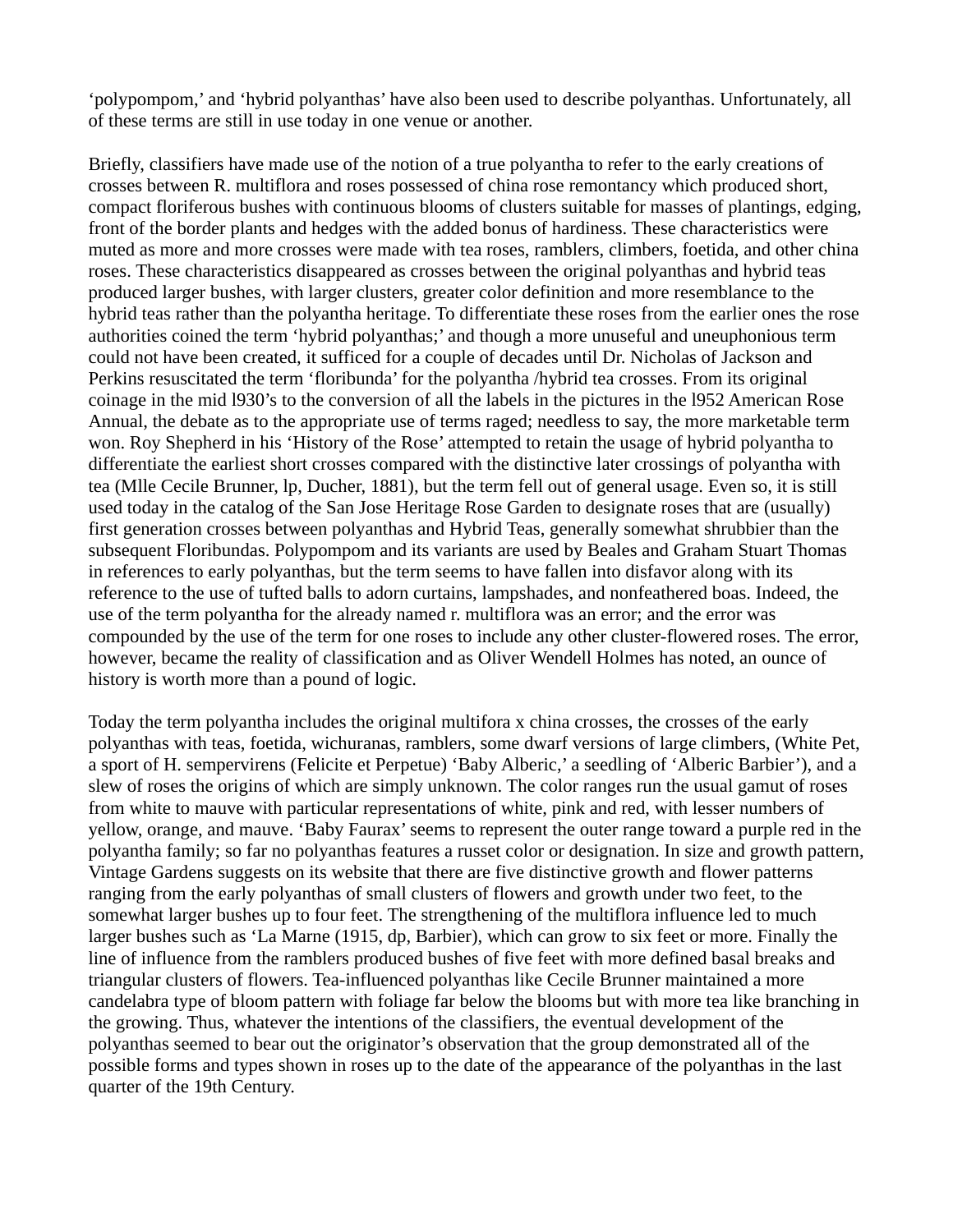### Origins:

A statement on the origins of the polyanthas most resembles a multiple choice answer sheet in the game of Clue. In 1860 or 1862 Robert Fortune or Jean Sisley sent seeds of R. multiflora polyantha to Sisley, or Sisley's son, or the mayor of Lyon or someone else in the Lyon area. In February of 1869 Jean-Baptiste Guillot reported that he had reaped plants 'which contained all the forms and colors of current roses.' Presumably, the crosses which yielded remontancy occurred in crossings with China roses, in the second or third generation of crosses. R. multiflora polyantha was an odd sort of parent. At least according to Harkness in 'Roses,' it was the most unprepossessing of parents; he regarded it as the 'least attractive' of the wild roses, with honey scented clustered blooms that blew quickly on short stems with a tendency to bloom late in the season.

The earliest polyanthas were white 'Paquerette' (My Daisy), and pink and white 'Mignonette' (Sweetheart). 'Paquerette' was introduced in 1875; the flowers were white, double, unscented, about an inch across, and appeared in clusters, with leaflets ranging from five to seven in number. The short and bushy plant tended toward an upright growth pattern. 'Mignonette,' although appearing contemporaneously with 'Paquerette,' was not introduced until 1881; the flowers were double, pink, white, and mottled or splotched pink on white, with serrated, glabrous foliage. In both cases the flowers were of lesser importance than their appearance in combination with others to form the massing effect. While 'Paquerette only produced a total of 121 descendants, 'Mignonette' amassed a total of 6670 nearly a quarter of all the roses up to date; the reason for this largesse is because 'Mignonette parented 'Gloire des Polyanthes' in a first generation cross and grandparented the formidable "Mme Norbert Levavasseur' in the second generation cross. .

Bright pink colored roses appeared with 'Gloire des Polyanthes' in 1887; red in Perle des Rouges in 1896, and ten different tones of coppery red in Leonie Lamesch in 1899. Two years ago Ralph Moore noted that the secrets of the polyanthas had yet to be released, as he believes that the genes of the polyantha can be carried in many different classes of roses. Recently genetic research indicated that the pelargonidin (orange) gene first appeared in 'Gloire des Polyanthes' in 1887 as opposed to the conventional wisdom which ascribed them to 'Paul Crampel' of 1931. Yellow ('Etoile de Mai' 1893) and mauve tones('Magenta' 1916) would occur fairly early in the scene as well.

#### Tea Rose Crosses:

The first quarter century of development would be characterized by crossing the original polyanthas with tea roses. And one of the earliest crosses would produce arguably the most beloved and enduring of the polyanthas, 'Mlle Cecile Brunner' in 1880. The tea rose involved was conventionally designated as 'Mme de Tartas,' or possibly 'Souvenir d'un Ami,' both pink teas. The rose produced carries multiple light pink blooms on candalabra type settings high above the foliage. Each bloom is almost a perfect replica of a traditional tea rose in a reduced form, perhaps under 2 inches across, with a touch of yellow in the center of the bloom. The bush is thornless with 3 to 5 leaves, compact, disease resistant, about two feet tall and wide, and utterly charming. This rose has been inducted into the World Federation of Roses Hall of Fame honoring roses that have endured and continue to delight people over the years. Given such pleasant characteristics, the rose has also produced a climbing version, a white version, a dark pink version, and a spray version. The latter is about four times the size of the original and features wild sepals tilting at an angle up away from the bud, and appearing always to be fluttering in a breeze. At one time the spray version was thought to be a rose called 'Bloomfield Abundance,' but recent research indicates that 'Spray Cecile Brunner' is a sport of 'Mlle Cecile Brunner.' The enduring popularity of this rose can be indicated by the fact that over 80 nurseries list 'Mlle Cecile Brunner' in the 2003 Combined Rose List; while a full 87 list the climbing version; and 40 nurseries list the spray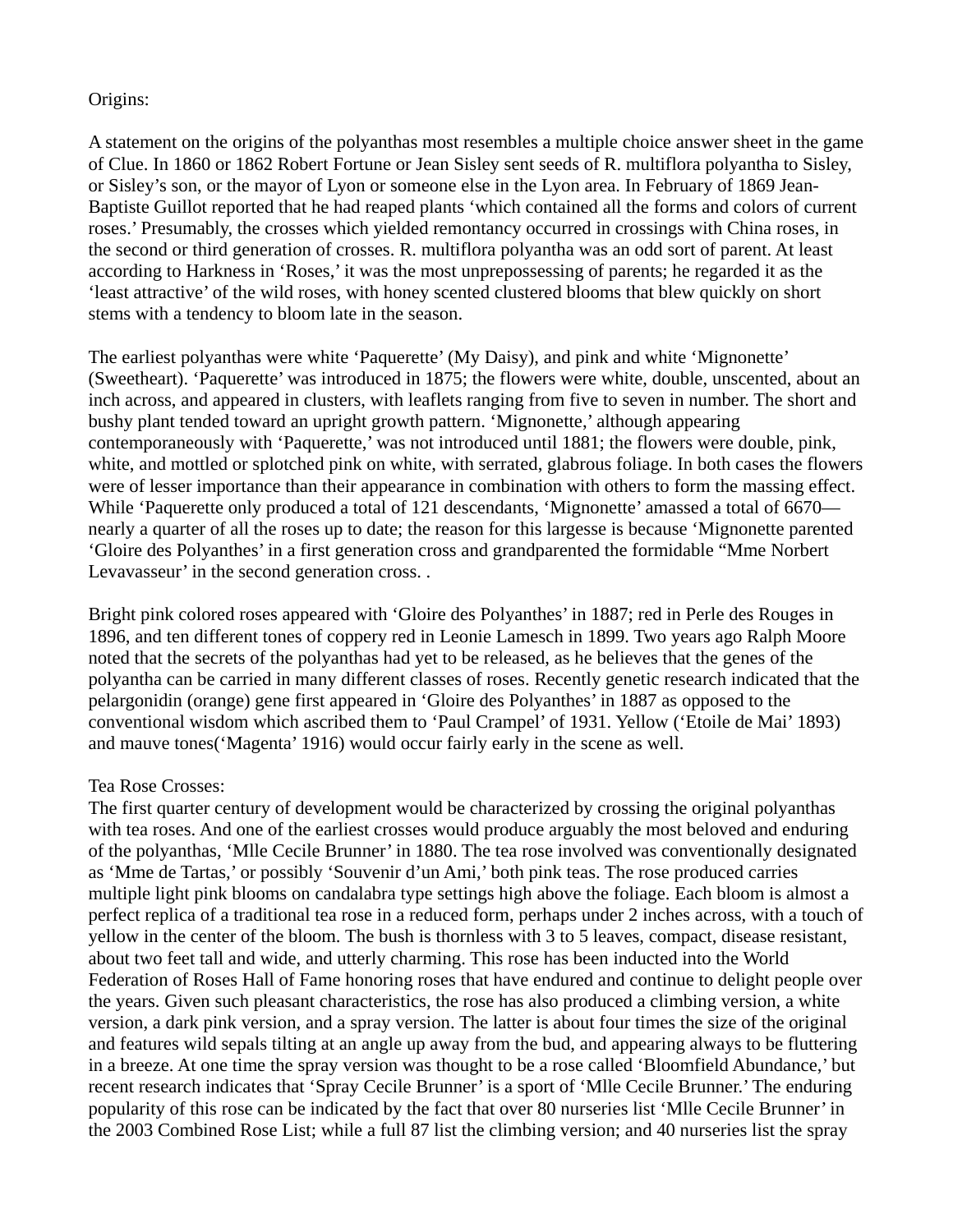version as well. There are even two faux versions of 'Mlle Cecile Brunner.' One is 'Pasadena Tournment,' aka 'Red Cecile Brunner,' actually a cross of 'Cecile Brunner' and an unknown seedling; the other is Perle D'Or (see below), frequently referred to as 'Yellow Cecile Brunner' although the two plants do not share an identical tea rose background. The ubiquity of 'Mlle Cecile Brunner' is such is that it is a polyantha most likely to be obtained at a Target or Walmart.

'Rita Sammons' resembles 'Mlle Cecile Brunner' in every way but constancy of color, as it is a 1926 sport. The color is a deeper pink with less volatility. Many of the polyanthas would show an incredible inconstancy of color, bleaching in the sun, showing variable colors as changeable as the weather, and not averse to sporting. The benefit of a notch on the color palette could be offset by the undesireability of an unacceptable color in the middle of a massed planting, one of the primary uses for the polyanthas. 'Lady Ann Kidwell' evolved through a cross of 'Mlle Cecile Brunner' and an unidentified seedling. Introduced by Marsh Nursery in 1948, the rose is generally low growing albeit upright in growth pattern (although I have seen a fifty year old plant growing up the side of a wall to the first story eaves with a width of nearly six feet). The buds are pointed, elegant and long in a deep pink or bright red color and open to a starburst or quilled pattern looking vaguely like the bow on a gift package. The foliage is widely glossy, widely spaced and the blooms retain the Brunner habit of floating above the foliage and the tea habit of nodding slightly on stems just slightly short of the strength to carry them securely. In 1953 Shepherd produced 'Lullaby,' a cross between a seedling of R. souleana and Mrs. Joseph Heiss times 'Mlle Cecile Brunner.' Unlike either Brunner or Kidwell, this rose produces clusters of loose white flowers with an inflorescence suitable for entering in rose show classes and is popular on Southern California show tables; it occasionally proffers a green button eye in the middle of some 50 petals in a bloom. The plant is small, with glossy leathery foliage and slightly fragrant.

The same cross that produced 'Mlle Cecile Brunner' also produced 'Anne-Marie de Montreval' in 1879, yielding a small bush with glossy foliage on the upper leaf and a gray green color below. The bloom is a pure white, but small, about the size of a thumbnail, with very variable opening patterns. The clusters of four or more blooms resemble nothing so much as a collection of little pearls with no guarantee that the stamens will ever show. There is a lily of the valley fragrance although it does not seem to be overpowering or even evident to some people.

'Perle D'Or ' (1884), as noted, resembles Cecile Brunner in many ways; however, the blooms are about an inch across in clusters of anywhere from five on up, and the silky petals curve backward as they open to a softer color than the original bud orange with an occasional splash of red. This rose is highly fragrant and disease resistant as well as being virtually thornless. It can attain four or five feet without difficulty with rich green foliage. It came from a cross of an unnamed polyantha and Mme Falcot, a tea rose of nankeen yellow. The first generation crosses of this rose included the climber 'Phyllis Bide.'

'Clothilde Soupert' appeared in 1889, a cross between 'Mignonette' and a tea rose, 'Mme Damaizon.' When it opens, there are soft white 2-inch flowers with gradually pinkening centers and a sweet fragance, again with foliage sited below the clustered blooms. The habit of not opening, however, leads to bull noses, browned petals and other disturbing characteristics, but when it is at its best, it justifies all of the disappointment 'Pink Soupert,' a seedling of 'Clothilde,' possesses exactly the same characteristic difficulty in opening.

'Marie Pavie,' or Parvie, or with a conjectural hacek Pavic, had no definitive or specified parentage. Generally, it will remain a short 18 inch by 18 inch plant. Some authorities believe that this rose shares more characteristics with Chinas than with the polyanthas, but generally, it is classified as a polyantha. However, there is a stand of these roses in the Hundred Acres Park in Chatsworth that grow to shoulder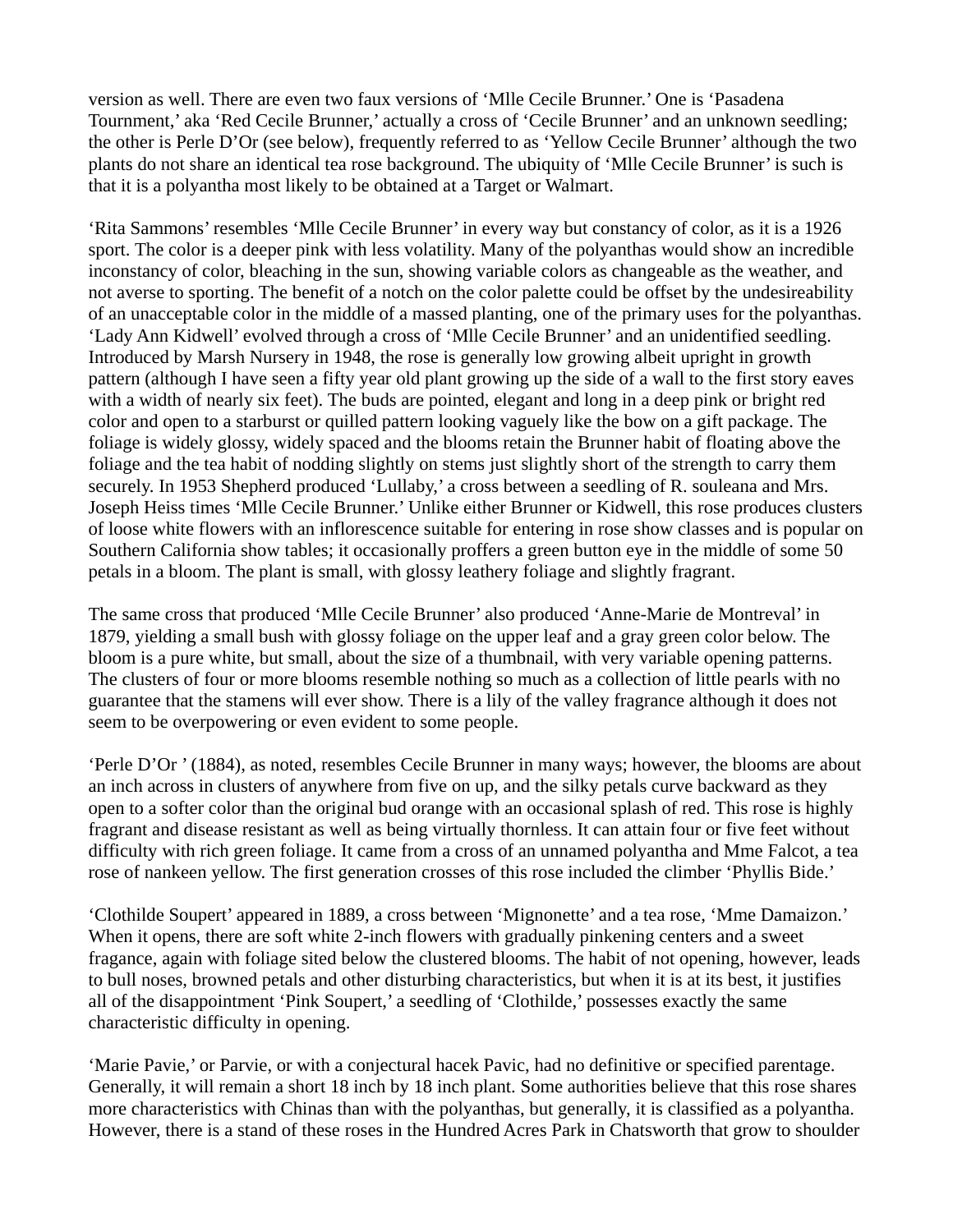height; they flaunt scented, white blended roses with ivory cream centers amid rich foliage of 5 to 7 leaves. The ivory cream tones may reflect the 'Safrano' background. The rose produced a pink sport after one hundred and eleven years without one, 'Marie Daly.' Marie Pavie was also the pollen parent of 'Katharine Zeimat' (1901), a small but vigorous grower when unpruned with 20 to 50 white blooms in clusters atop rich and dark green foliage. Reputedly, the centers blacken quickly in California, making it something less than effective for show purposes.

Rambler influences: The mixture of polyanthas with ramblers brought both more complexity to the polyantha class, as well as more enduring popularity. But it also introduced characteristics that would become fatal in the long run; the greater the array of colors, the less disease resistance seemed to be available. While the early polyanthas could boast of being relatively free of blackspot or powdery mildew, these afflictions began to pop up in the new developments. And the characteristic of sporting worked against the primary purposes for the welcome to polyanthas; that is, instead of being able to rely on a massed effect of color that muted the individual flowers, sporting tended to point up the unsuitability of particular or individual flowers. A blaring magenta cluster in the middle of a massed plantings of the peach colored blooms of 'Marytje Cazant' tends not to present a restful vista.

'Mme Norbert Levavasseur' appeared in 1903, a cross between 'Crimson Rambler' and 'Gloire des Polyanthes.' 'Crimson Rambler shot fifteen to twenty feet in the air. The newly minted rose stayed small, around 15 inches or so. There were two major disadvantages to maximizing the popularity of 'Mme Norbert Levavasseur: one was the existence of a name with 8 syllables, seven soft consonants and a catarrh like resonance; this was solved by a clever American marketer who condensed the original name to four syllables: 'Red Baby Rambler.' The other problem was that the medium red color blued badly at the end of the bloom cycle. Nevertheless, "Mme Norbert Levavasseur' engendered 31 first generation crosses as well as a total of 6, 624 descendants.

Some popular roses stemming from 'Mme Norbert Levavasseur' would reveal a characteristic sterility that effectively established a dead end in development. Thus, 'Excellenz von Schubert,' a 1909 cross between 'Mme Norbert Levavasseur and Frau Karl Druschki, the classic white Hybrid Perpetual—for decades the standard of a white rose-- produced no descendants, although the light grape colored clusters of flowers on a medium sized shrub or short climber with dark green foliage were particularly attractive. The blooms tend to start late in the season and to continue longer in the fall than many others. There also seem to be two similar roses offered in commerce, one being closer to lilac pink in its color palette, the other being more to the pink end of the scale. 'La Marne,' a mating of "Mme Norbert Levavasseur' with the china, 'Comtesse du Cayla,' has produced only one descendant since its 1915 debut. 'La Marne' will grow to six feet tall if not pruned, but, luckily, the pruning does not affect its tendency to exhibit single pink blend blooms almost continuously. It also shows the tendency to fade to white in the extreme heat you might find in Texas or Southern California valleys and deserts. The rich foliage is especially resistant to powdery mildew. .

The most important descendant of 'Mme Norbert Levavasseur' would be the seedling, 'Orleans,' appearing in l909. 'Orleans' presented geranium or rose red flowers that held their color well, unlike the parent plant, fading to carmine rather than bluing. The flowers have a small white center, are semidouble, and are framed by glossy foliage.

The most important characteristic about 'Orleans,' however, is that it sported with a promiscuity worthy of some 22 direct sports and an equal number for indirect sports (a sport of a sport, e.g. 'Marytje Cazant,' a sport of 'Jessie,' a sport of "Orleans.') These sports were among the most popular of polyanthas in the ensuing two decades. More ominously for the fate of polyanthas as a class, however, was the mating of 'Orleans' with 'Richmond,' a Hybrid Tea to produce the first floribunda, 'Rodhatte,'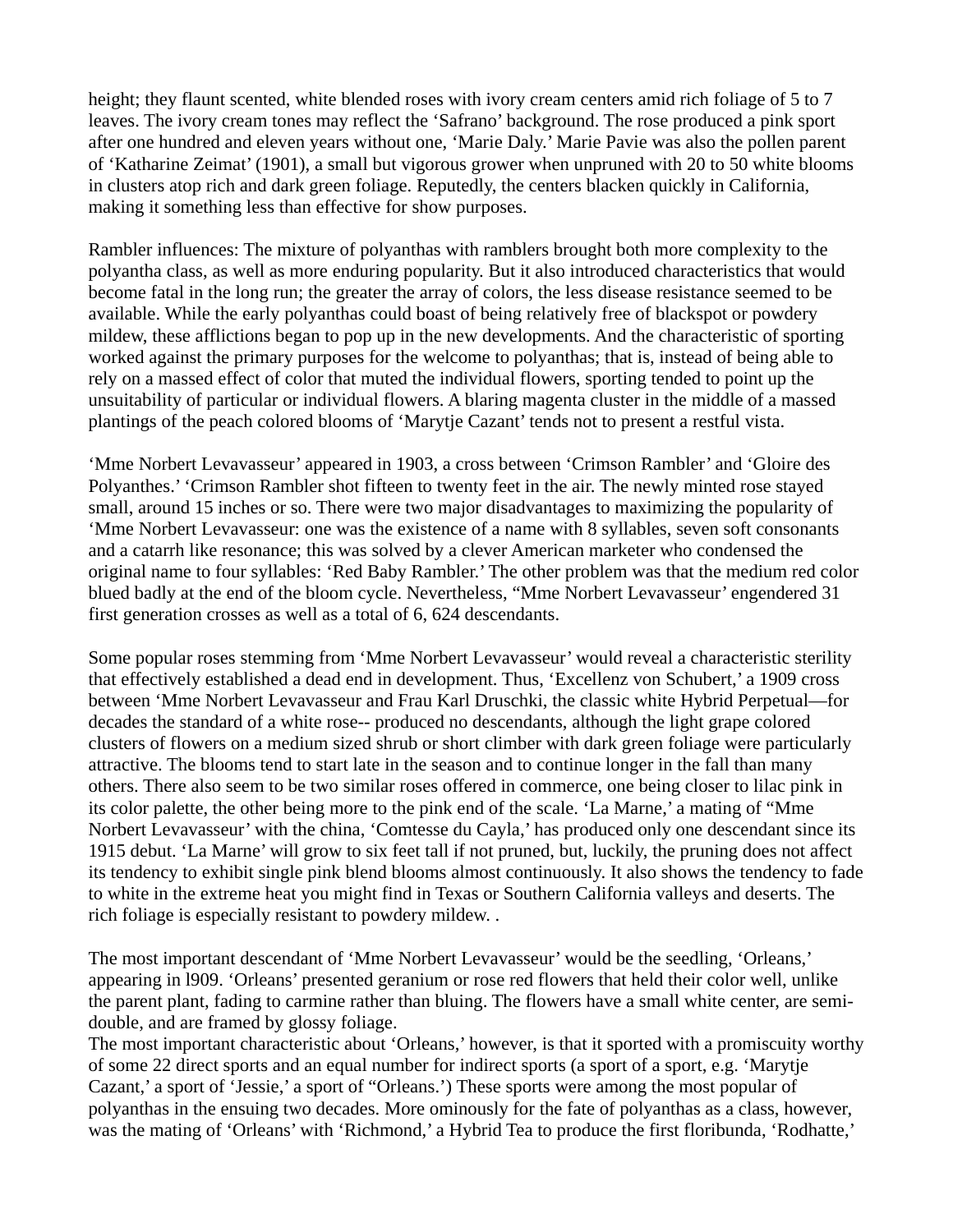in 1912 by Poulsen of Denmark. This would eventuate in many crosses of hybrid teas with polyanthas to produce a group of roses that would become floribundas and ultimately overwhelm the polyanthas as a class.

In 1917, 'Orleans' sported to 'Miss Edith Cavell,' a rose bush with a brilliant dark red color and huge trusses of blooms that achieved a carpet effect in massed plantings. Not only was it shade tolerant, but unlike many of the sports, it produced a slew of offspring, eventually totaling some 6198 in number. 'Miss Edith Cavell' appeared like a comet upon the rose scene, in that the hybridizer de Ruiter reported that he produced over 80, 000 rose bushes in something like a year and a half in order to flood the market with this rose. From that pinnacle of success, it retreated to an undeserved obscurity to the point that in l985 only one gnarly bush of it could be found in the garden of a Norfolk octogenarian to replenish the supply of the rose and rescue it from obscurity.

Despite the great floriferousness of the rose, it is difficult to show inasmuch as the stamens of the first blooms in a spray tend to blacken before the other blooms open. However, it does have the virtue of blooming reasonably well in shade. Among the direct descendants of 'Miss Edith Cavell' is a 1921 rose called 'Ideal,' with a garnet red color but with such an unfortunately predilection to mildew that it could be used as a marker for mildew in a Southern Californian garden, like canaries in coal mines. . In 1919 Matthias Tantau produced two roses based on seedlings of Orleans. One was a short rose bush of peach colored single blooms in medium sized clusters—'Schoene von Holstein' that has produced no descendants. The other was a brick red mottled tea rose form bloom on a larger mid size bush; the blooms tended to appear singly or in small clusters of two or three, called 'Stadtrat Meyn.'. Neither, according to Jack Harkness in 'Roses,' was particularly successful. Nor did either produce any offspring.

One sport of 'Orleans' introduced a new color to the polyantha class—'Coral Clusters, ' variously described as orange/pink or pink/orange. Another crimson sport of 'Orleans', 'Superb' featured crimson blooms and two years later that sport produced 'Gloria Mundi,' which produced clusters of orange vermillion flowers as well as some 80 descendants. 'Gloria Mundi' in turn sported to 'Paul Crampel, which actually evidenced orange blooms both brighter and larger than those of 'Gloria Mundi.' The orange was sort of a day-glo color that led to conventional wisdom that 'Paul Crampel' was the source of that color in modern roses classes. Another sport of 'Superb,' Golden Salmon' appeared in l929, with a tendency to produce orangish blooms, but with a high reversion rate to crimson; this tendency was so evident that one evaluator in an American Rose Annual referred to the color as 'tiresome.' Finally, in l932, 'Orleans' sported to 'Cameo,' a combination of coral, orange, and salmon colors with the neat habit of self-cleaning but a susceptibility to mildew. Few of these sports produced significant offspring or even very many offspring with the exception of 'Gloria Mundi' with 489 descendants. Most of them stayed within the growth pattern of two feet high by two feet wide. The exciting developments were within the color range rather than any other particular factor, but the increased disease factor led to a development dead end in most cases.

#### A few other descendants of 'Orleans' are worthy of note:

---'Mevrouw Natalie Nypels,' introduced in l919, was a cross between "Orleans' and a cross of 'Countess du Cayla and R. Foetida Bicolor; the resultant small bush provided medium sized pink blooms with significant fragrance as well as speedy repeat bloom. Botanica's Roses notes that this is one of the best of the polyanthas and it received a Royal Horticultural Award of Garden Merit in 1993. It sported to 'Nypel's Perfection' in 1930, a rose with even greater vigor, and larger hydrangea pink buds and flowers.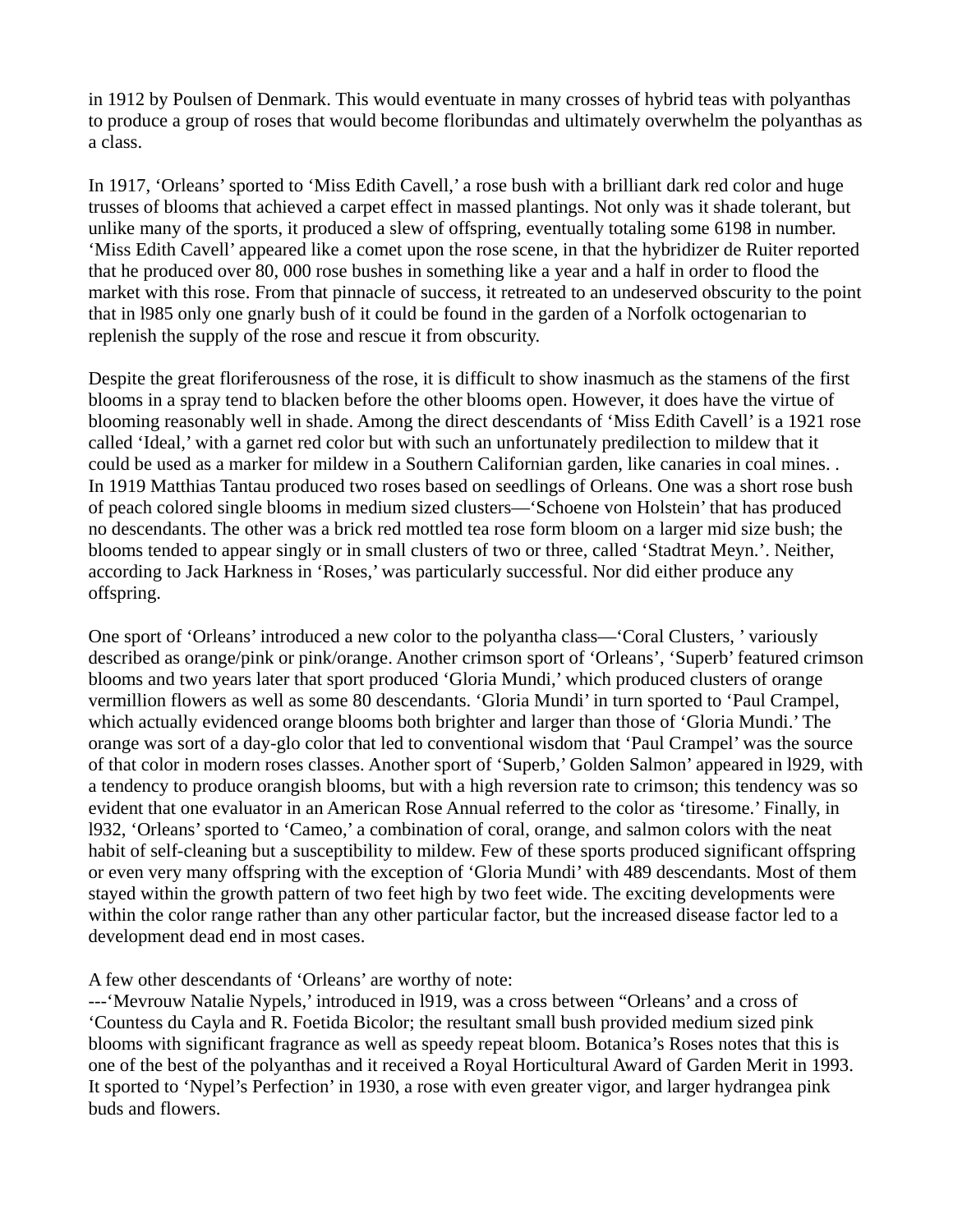--"Mrs. R. M. Finch,' was a cross between 'Orleans' and an unknown seedling; The flowers are medium rose pink on a shortish bush. What distinguishes this rose is that the flowers are cupped in clusters. There are only a few descendants of this rose and none beyond the second generation. Steve Jones reports that this roses does not do well in Southern California rose shows, apparently because the judges do not like it.

--'Henrich Karsch,' was a cross between 'Orleans' and 'Joan,' a hybrid musk. This cross yielded a plant with mauve offspring, a new color in this particular development although nearly mauve colored plants had been introduced before in the polyantha group, most notably 'Verdun' by Turbat in l918. Both 'Verdun' and 'Heinrich Karsch' require regular spraying in order to prevent the onset and permanent occupation by powdery mildew.

The Koster line: The Sporting Life

A line of roses evolved from 'Tausencshoen' (Thousand Beauties, 1906), a hybrid multiflora with both multiflora, Hybrid Perpetual (General Jacqueminot), and polyantha ('Paquerette) in its background. 'Tausenschoen' sported to a dwarf form, 'Echo ' in 1914.' This rose presented rose pink flowers with white eye centers, but the form of the flower was unlike either the pompom form of the early polyanthas crosses with chinas or the later crosses with teas that produced neat and tidy replicas of that class. The bloom pattern was rather with a wider base and the outside petals curved up to form a bowlshaped effect. The rose was virtually thornless and had long lasting vase capacities. Some of its descendants could last up to a week in water without losing eye appeal although suffering some slight deterioration over the time span. This is another of the 'traveling' roses through classifications. In authoritative books that appeared in the 1990's the 'Echo' was variously identified as belonging to the multiflora , polyantha, cluster flowered, or china groupings. Currently the ARS designation is as a Hybrid multiflora. The pigmentation also seems to possess a certain instability, not unexpected given the propensity to sport..

'Echo' sported to 'Greta Kluis, (a carmine red polyantha) in 1914, which in turn sported to a deep red version, 'Anneke Koster,' in l9 27. 'Anneke Koster', in its only act of producing progeny in the first generation sported to 'Dick Koster,' a deep pink version of 'Echo.' By the time 'Dick Koster' and its sports were complete, there would be nearly a two and a half dozen roses of varying colors including white, orange, salmon, light red, dark red, deep pink, light pink, rosey pink and a yellow blend. Almost all of these roses would be short, compact plants with twiggy growth, initially good disease resistance, and good vase holding power. Of the twenty Koster roses the most popular and enduring would be 'Margo Koster,' an orange-red bloomer, with a propensity for more intense color in cooler weather. 'Margo Koster' would have six sports of its own, including 'Margo's Sister' (light pink) and 'Margo's Baby,' a light yellow version. The latest of the recorded 'Margo' sports would be 'Summer Dawn,' a rosy pink version which appeared in 1950. And additional short line of sports from Dick Koster produced 'Mothersday, (1949)' and 'Father's Day (Vatertag, 1956), dark red and orange sports with double globular flowers as opposed to the bowl shaped Kosters, dwarf growth, and glossy foliage. There was also a tendency toward powdery mildew in many of these sports as the colors became further removed from the original pink and white. Moreover, this line of development did not proceed further as the sporting life did not appear to present opportunities for crossing with other plants to produce new flowers.

While 'Echo' produced some eighty descendants, most of the Koster and Mothersday sports would not promote further development of the line.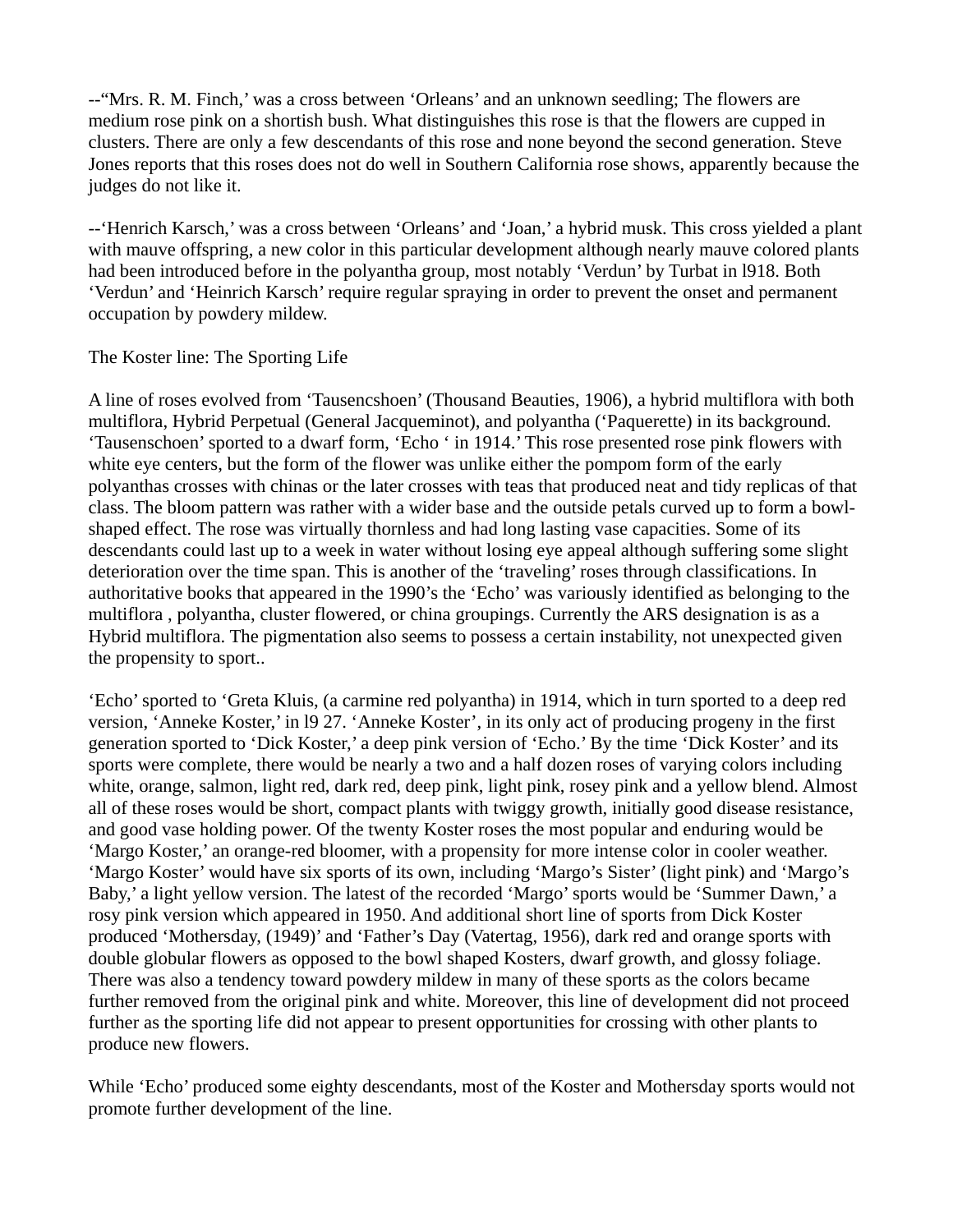'The Fairy' and its progeny:

By far the most popular of all polyanthas in purely commercial terms is 'The Fairy;' it is offered for sale in nearly half of all the 303 nurseries listed in the Combined Rose List of 2003. It is the most likely polyantha to win a trophy on the show table. Its appearance in the commercial market of today can be in any number of guises denoting its use. 'The Fairy' appeared in l931, a product of a cross between "Paul Crampel,' the polyantha, and 'Lady Gay,' a rambler cross of R. wichurana and the Hybrid Perpetual 'General Jacqueminot.' The wichurana would contribute low growing arching canes with a profusion of salmon pink flowers as well as dark glossy disease resistant foliage. The colors in 'The Fairy' would fade in the heat; in fact, it would be so climate responsive that a dozen photographs of the rose at www.helpmefind.com would reflect almost a dozen different shades of color. Unlike the Kosters, 'The Fairy would be used extensively for hybridization by almost all of the great 20th century breeders; like other polyanthas it would sport as well, but its productivity was not restricted to that effort. There would be over 40 different first generation crosses and sports from this rose. A series of ten polyanthas would be produced using 'The Fairy' as the seed parent and 'Yesterday' as the pollen parent; 'Yesterday' was a l974 Harkness rose that combined strains from 'Phyllis Bide,' a climbing polyantha of incredible vigor and continuous light salmon and yellow conical buds and flowers on short stems, 'Sheperd's Delight,'a medium red Floribunda, and 'Ballerina, ' the great pink and white Hybrid Musk; 'Yesterday' was named for its slightly old fashioned and Victorian look to its lilac pink clusters of single blooms. Of the ten crosses, four remain in commerce, but only one is available in more than a nursery or two—'Fairy Dance,' a medium red ground cover. Sports and crosses of 'The Fairy' have yielded roses placed in rose classes as disparate as polyantha, floribunda, shrub, and miniature. Many are commercially grouped as ground covers, patios, and shrublets.

Two interesting 'Fairy' crosses came from Paul Jerabek: 'Wee Butterflies' and 'Zenaitta.' 'Wee Butterflies was a cross of 'The Fairy' and an unidentified seedling, perhaps self-crossing. The rose featured single pink petaled roses with white eye centers in clusters of three to three dozen against a background of light, mid-green foliage on a very small bush. This rose came close to winning kudos in the AARS rose trials in 1980, scoring the highest total of 31 roses—but in the miniature class; it was withdrawn after maunderings that it was not really a miniature. Entered later as a polyantha, it scored very few points for quality; it was released as a polyantha in l989. 'Zenaitta,' a 1991 release, presents small red double flowers with small white centers in clusters of up to 90; however, they bloom in succession and require careful pruning to maintain a fresh appearance. The bush can get large and unmannerly and it has problems with powdery mildew in Southern California although it won top honors in the polyantha class at the ARS Fall Conventnion in Washington, D.C. The parents of 'Zenaitta' are 'The Fairy' and either the famous miniature 'Starina' or a floribunda, 'Fire King.' The name was determined by an auction in which the winner named the rose for an old friend. The frequency of the name occurrence is one in seventeen thousand.

#### Oddities and Unknown parentage:

A few polyanthas seem to have been designated such by being dwarf or smaller versions of larger parent plants. As early as 1879, 'White Pet,' a short sport of 'Felicite et Perpetue, a hybrid Sempervirons, acquired the designation of polyantha. 'Baby Alberic' is a smaller sport of the well known rambler. And 'Baby Faurax has been described as a sport of the climber 'Veilchenblau.' In a sharp blow to the theory that 'less is more,' Jack Harkness referred to Baby Faurax as a 'short and stumpy ugly' rosebush.

In 1918 Turbat produced 'Eblouissant,' a delightful tiny rose with long-lasting red color, double, globular flowers nested in bronze foliage on a very dwarf plant. One of the parents of this rose was the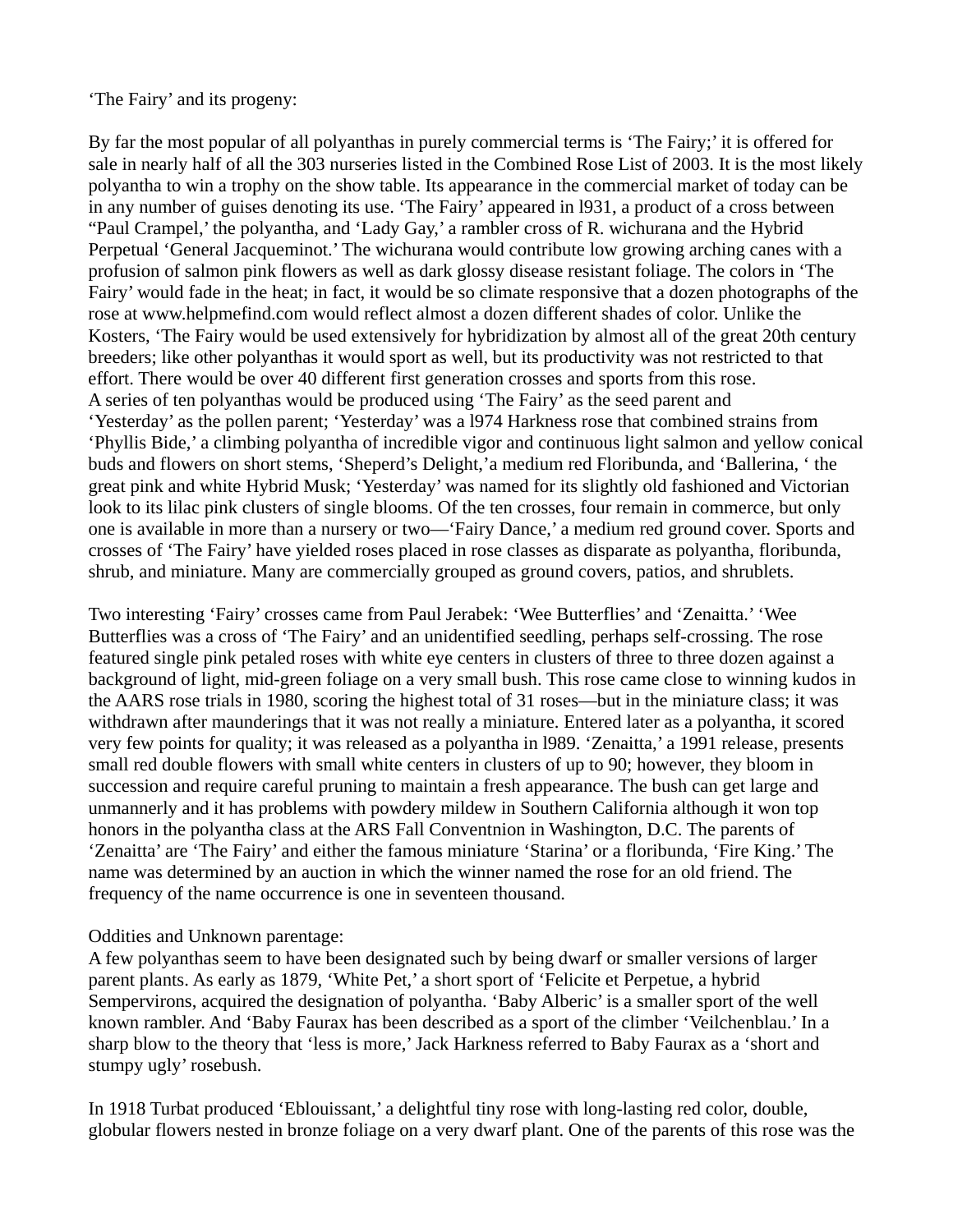old china rose 'Cramoisi Superieure;' the other was an unknown seedling or a 'Bengal rose' whose identity has been lost. In 1929 Burbage used 'Eblouissant' in a cross with'Coral Cluster,' which resulted in 'Britannia,' a short plant with red blooms with white eye centers. In a 1980 introduction Lens of Belgium used 'Britannia' to create 'Anda,' a rose with single 5 petals of dark red with a white eye, that blooms in clusters of up to two dozen blooms; it has purple prickles and the bloom form is quite unusual, resembling nothing so much as the unfolding of a tiny box in the opening of the petals. The other members of the cross in the breeding include 'R. Moschata,' 'Little Angel,' and 'Europeana.' The rose has only been recently introduced into the United States and won Best of Horticultural Class at a recent show in Arizona.

Three Australian polyanthas from the hybridizing of Alister Clark, display no polyantha characteristics whatever in their recorded breeding. However, 'Mary Guthrie,' with almost daylily shaped pink blooms, and single scalloped fragrant petals, 'Marjory Palmer,' quartered and heavily petaled with a delicious sweet scent, and 'Mrs. Alstons Rose,' with reddish pink, double blooms, may have qualified on the basis of short stature. Other polyanthas of recent years may show minimal polyantha characteristics in their recorded breeding. "Polly Sunshine,' from Ralph Moore, of the known heritage, only shows a ten per cent affinity for the polyantha designation; 'Red Fairy,' a cross of 'Simon Robinson,' and an unnamed seedling, indicates that of 26 parents, only 7 were polyantha related; and 'Fair Molly,' an unnamed miniature cross with 'Fairy Moss' shows that only 6 of 60 known relatives were polyanthas. In these cases, it is most likely the polyantha was the class of last resort. That the alternatives were less suitable than the polyantha class. Of course, the other half of the unknown cross may contain more polyantha heritage. Additionally, Mr. Moore believes that if a rose exhibits the characteristics of a polyantha, it deserves that designation whatever the recorded parentage might be.

In creating 'China Doll,' Lammerts, crossed 'Mrs. Dudly Fulton,' a polyantha, with 'Tom Thumb,' a miniature, expecting miniatures in a broader range of colors then available; what he got was a mid size plant with pink flowers of 24 petals with light yellow centers in large trusses amid five leafed foliage. The next generation of 'China Doll,' did not produce the expected miniatures either, but rather 'Pinkie, a bushy plant with fragrant pink roses of 16 petals, and the only polyantha ever to win an AARS designation (in 1948).

Finally, there are those polyanthas who parentage is totally unknown. These would include such old time polyanthas as the previously mentioned 'Verdun,' a small plant with neat and tidy clusters of lilac pink, and such recent introductions as 'The Gift,' with dozens of clusters of single white two inch blooms against mid green foliage in clusters of half a dozen blooms, or 'Karine,' single pink and white flowers in numerous clusters at the end of short stems and nearly continuous bloom all year around in mild climates. 'Too Cute,' nickel sized blooms of pink and pink and white in clusters of forty or more, suffered from the indignity of having field rats eat the identifying tags and its parentage is thus unrecorded until some future of genetic studies..

Polyanthas and respect.

The oft-repeated Peter Schneider epigram to the effect that 'polyanthas get no respect' need not be belabored to any great length. Polyanthas from the beginning performed functions that were ancillary: massed plantings for color, covering the bare knees of more favored Hybrid Teas or Hybrid Perpetuals, small hedges for edging or demarcation. As such even in the days of their apogee, polyanthas were hardly accorded a great deal of attention. In his l903 book of 150 pages on rose culure, 'Beautiful Roses,' John Weathers allots a scant two pages to polyanthas as a subheading under the care of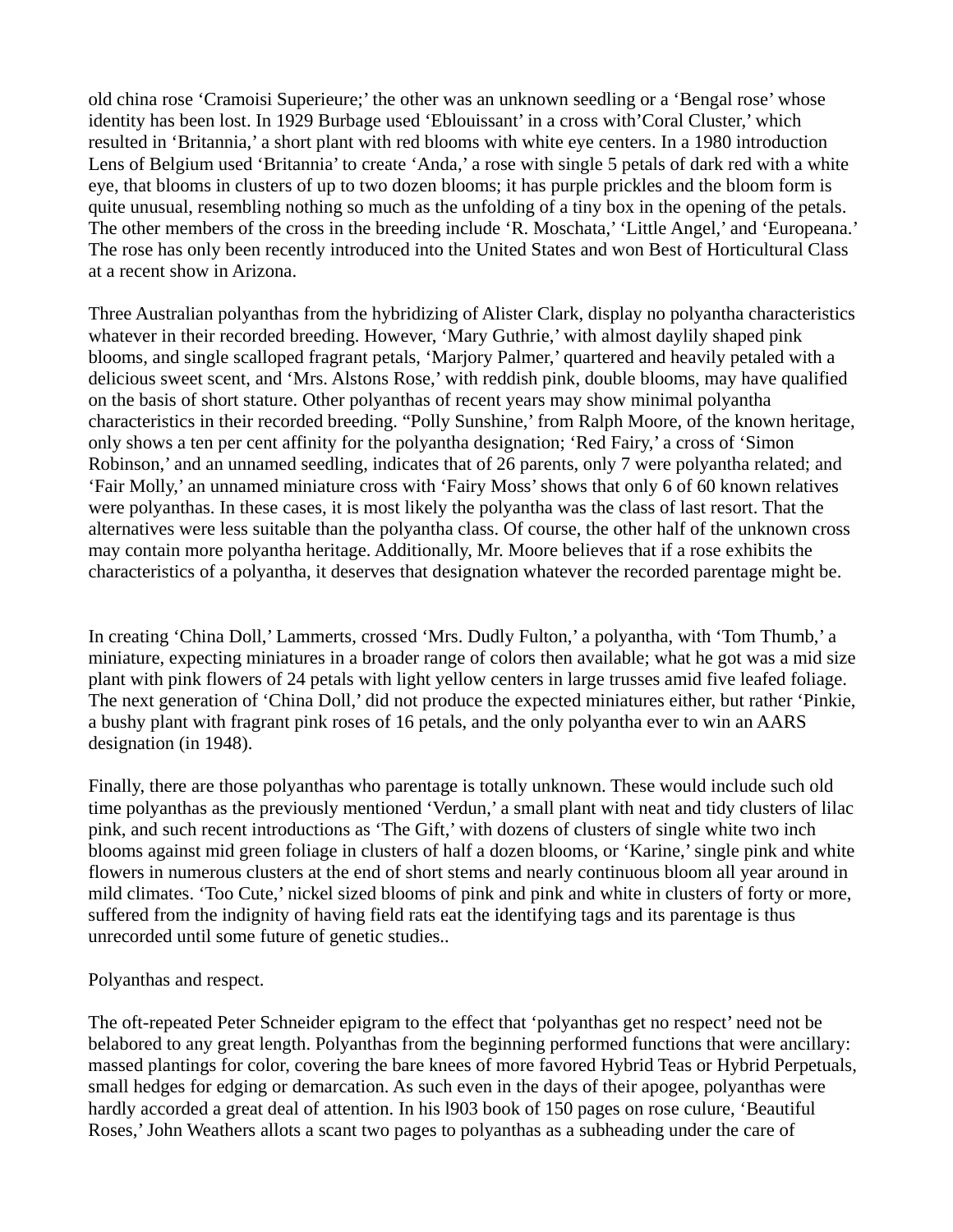Multifloras although he does muster a baker's dozen list of polyanthas for consideration. In the 1920 edition of 'The Practical Book of Outdoor Rose Growing,'

George C. Thomas, Jr. places one polyantha among the best 48 roses; unfortunately that rose is 'Gruss an Aachen, ' which is no longer considered to be a polyantha. The rest of the polyantha class is confined to a page out of the 233 pages and 99 color plates. In the American Rose Annual of l933, Editor J. Horace McFarland wrote that the 'old type of polyantha must be discarded' and the small flowered variations of 'Orleans' and 'Baby Rambler' were 'foredoomed.' In the l952 American Rose Annual J. Armstrong noted that the l951 Armstrong Catalog carried none of the polyanthas it had offered in l932.

In l947 California Nurseries operated by John Barneveld offered 22 polyanthas in its La Puente based operation; just seven years later the total had been reduced to 13. Even Roy Hennessey who railed against the adoption of the term 'floribunda' as late as his l961 catalog only carried 8 polyanthas, (some of which he would only sell in groups of three or six so as to maximize their visual impact—or sales). By the 21st century, polyanthas in commercial catalogs have been divided into more useful categoies by function rather than class designation.

Thus, Otto and Sons in Moorpark list 'The Fairy, ' 'Red Fairy,' and 'Lovely Fairy' as Landscape roses. 'China Doll' is accorded a place among the Old Garden Roses listing. In the Heirloom Roses 2004 catalog 'Mlle Cecile Brunner' merits an OGR listing, 'Cassie' (Snowbelt) is carried as a shrublet, and 'The Fairy' is identified as a shrub, emphasizing its ground cover qualities.

Even as the production of putative and designated polyanthas seems to be double the number of polyanthas produced in the first quarter century of its existence, is is clear that the taxonomic integrity has foundered for reasons of commerce or convenience. It is unlikely that the term 'polyantha' would be restored to a position of honor that it really didn't possess in the first place. While the needs that welcome the polyanthas in the first place—those ancillary functions of camouflage and foreground cover—remain as necessary as ever, the need to alert the buying public to roses which fulfil those needs are much more likely to be found in commercial terms like shrublets and ground covers. This seems to be particularly a case where the function designation will intensify as people reduce the amount of time, space and effort accorded to roses unless the roses be relatively free of demanding anything more than benign neglect in the course of a season.

More pessimistic souls assume the approach of roses that are basically disposable annuals. Polyanthas will fill that bill as well whatever name they may be called.

It is heartening that the offspring of 'The Fairy' result in roses classed as miniatures, floribundas, polyanthas, and shrubs, and designated by function as ground covers, shrublets, patios, and whatnot. It indicates that the polyanthas will not disappear; they will merely go undercover, the better to survive in a commercial world.